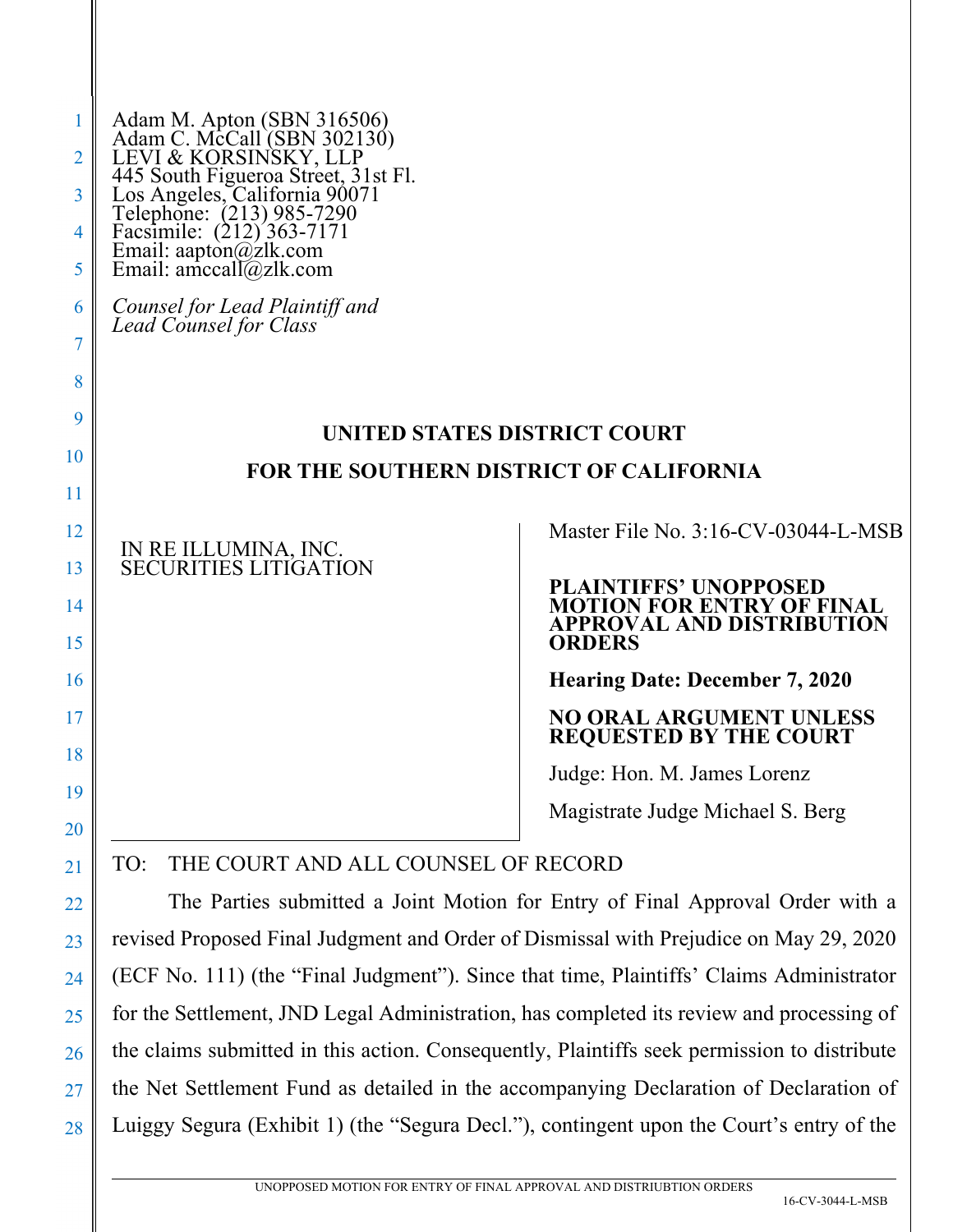Final Judgment. Defendants do not oppose this application and take no position on the request to distribute funds, as follows:

WHEREAS, this class action lawsuit alleging securities fraud claims under the Securities Exchange Act of 1934 was initially commenced on December 16, 2016;

WHEREAS, on June 11, 2019, Anton Agoshkov, individually and as the putative assignee of Lead Plaintiff Natissisa Enterprises, Braden Van Der Wall, and Steven Romanoff (hereinafter, collectively, "Plaintiffs") reached a proposed settlement with the Defendants (the "Settlement") (ECF No. 95-2);

WHEREAS, on December 18, 2019, the Court conditionally granted preliminary approval of the Settlement and ordered the Parties to modify certain terms of the Settlement, including (*i*) identifying an appropriate *cy pres* award recipient; and (*ii*) modifying the Notice of Pendency and Proposed Settlement of Class Action pursuant to the Court's instruction (the "Notice") (ECF No. 102);

WHEREAS, on January 8, 2020, in response to the Parties modifying the Settlement as directed, the Court granted preliminary approval of the Settlement (ECF No. 104);

WHEREAS, on March 2, 2020, Plaintiffs moved for: final approval of the Settlement (ECF No. 105); and for an award of attorneys' fees, reimbursement of expenses, and incentive awards (ECF No. 106) (together, the "Final Approval and Fee Motions");

WHEREAS, on April 8, 2020, the Court vacated the hearing scheduled for April 20, 2020 and deemed the Final Approval and Fee Motions submitted without oral argument pursuant to Civil Local Rule 7.1(d)(1) (ECF No. 109);

WHEREAS, on May 29, 2020, the Parties submitted the Final Judgment listing Robert Fisher as the only valid request for exclusion (ECF No. 111);

WHEREAS, since the Parties submitted the Final Judgment, JND Legal Administration has completed its review of the claims submitted in response to the Notice, processed these claims, and calculated each claimant's loss pursuant to the Plan of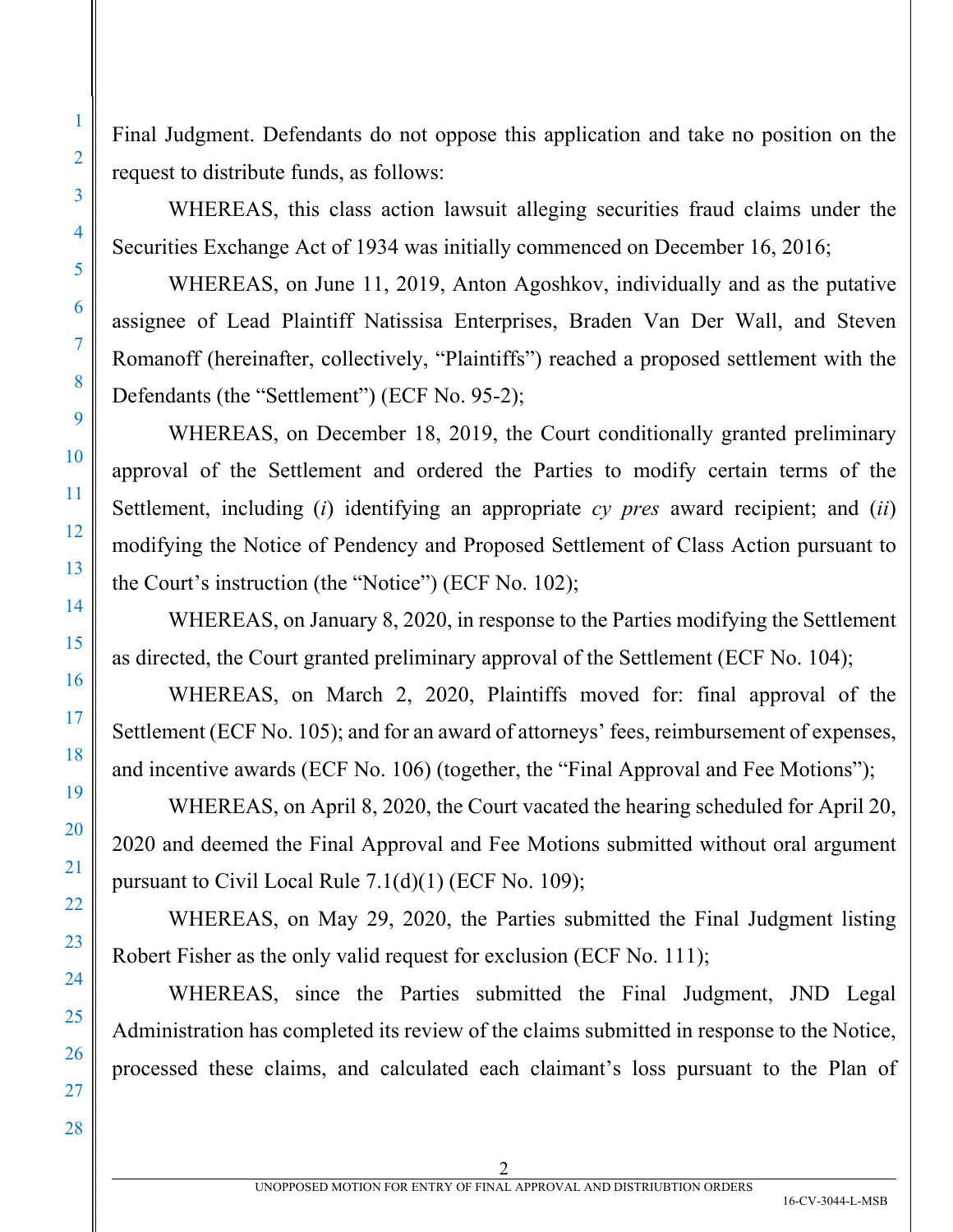Allocation in the Notice, as detailed in the accompanying Declaration of Luiggy Segura (Exhibit 1);

WHEREAS, JND Legal Administration disseminated over 76,000 Notices to potential members of the Settlement Class; received and processed 33,400 claims in response; and, as of August 31, 2020, accepted in whole or in part 9,782 claims (including claims that were initially deficient but subsequently cured and claims that were untimely but otherwise valid) (*id*. at ¶¶4, 8, 34);

WHEREAS, the Claims Administrator calculated that the total recognized loss for the provisionally-accepted claims in accordance with the Plan of Allocation in the Notice is \$166,356,399.57 (*id*. at ¶36), which will be used to determine each claimant's *pro rata* distribution of the Net Settlement Fund (*id*. at ¶38);

NOW, THEREFORE, provided the Court grants the Final Approval and Fee Motions and enters the Final Judgment, Plaintiffs respectfully request that the Court enter the accompanying Proposed Order Approving Distribution Plan, which will, among other things: approve the Claims Administrator's administrative determinations concerning the acceptance and rejection of the Claims submitted, including the rejection of the Disputed Claims; direct payment of the Net Settlement Fund to Authorized Claimants pursuant to the recommended plan for distribution; release and discharge all persons associated with the Settlement and bar all Class members from making any further claims; and provide for a date certain for the destruction of documents.

2